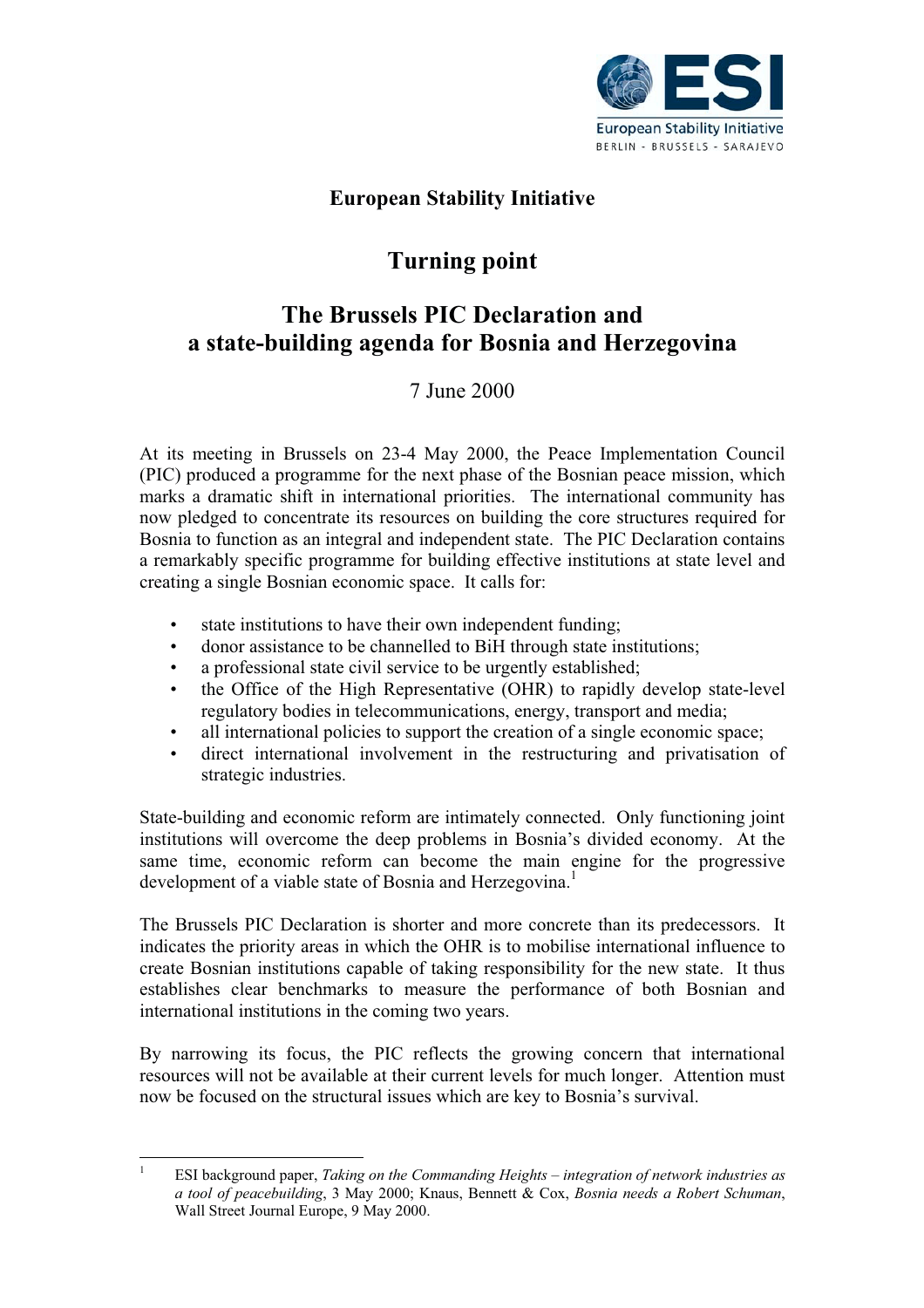As always, the challenge is implementation. To accomplish the institution-building goals set out by the PIC, there must be significant changes to the way the international community organises its efforts. Resources – particularly human resources – must be matched to objectives. The PIC agenda requires the development of effective interagency co-operation in highly technical areas, in such a way as to advance an overall political vision. OHR has to provide the political leadership, while the international financial institutions and their consultants offer the technical expertise. The international financial institutions need to be reassured that OHR has the capacity and willingness to focus on overcoming the political obstacles that implementing this agenda will inevitably raise.

This Report examines the main elements of the state-building agenda set out by the PIC. It also raises some practical issues to be addressed immediately.



*Key institutions and PIC agenda*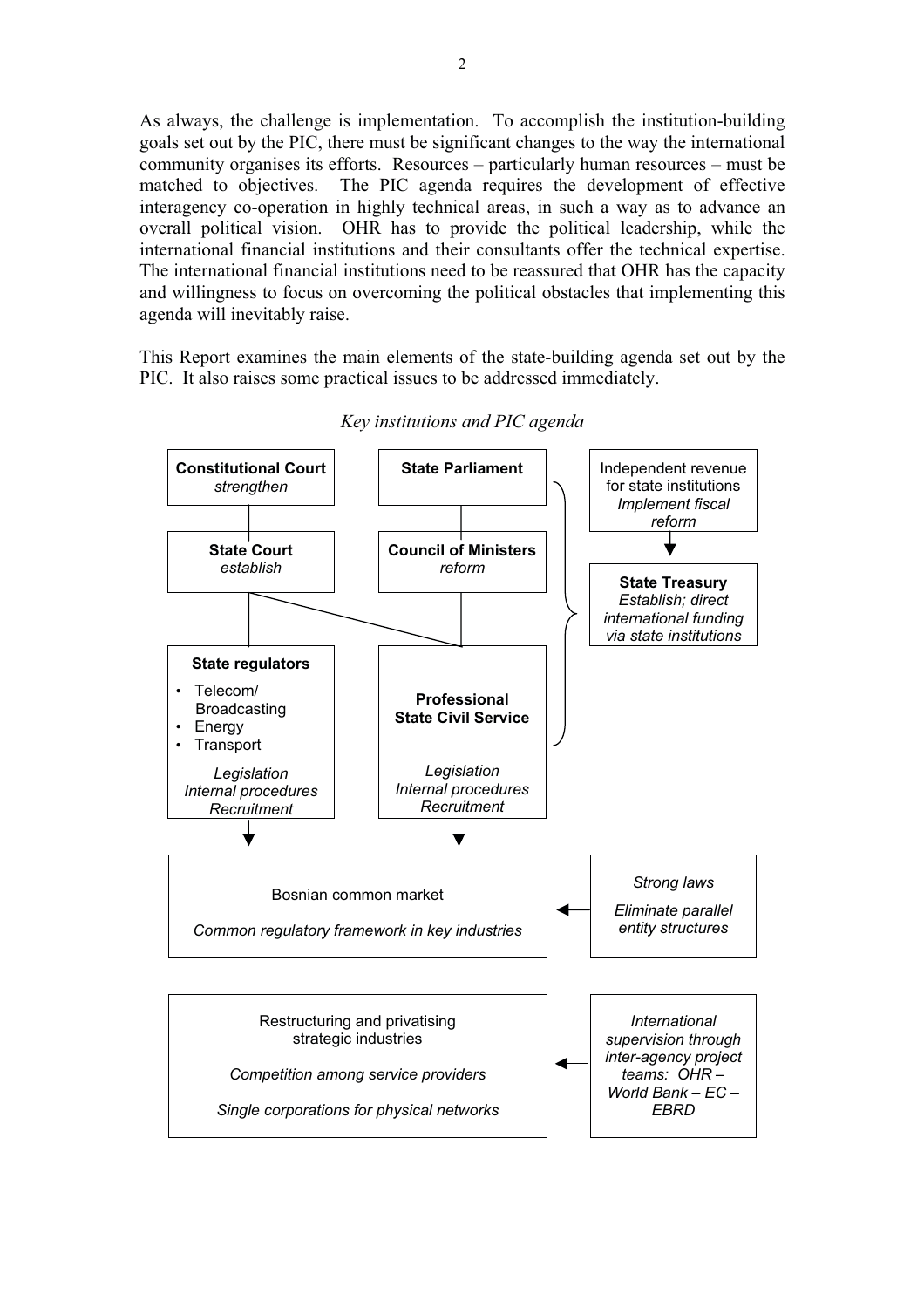#### **1. Institutionalising the state**

"The Council supports **the High Representative's efforts** to ensure that State institutions are empowered, efficient and adequately financed through dedicated revenue sources. State institutions need their own **independent funding.** The Council requests **the donor community** to funnel its assistance to BiH directly through State institutions. The Presidency and the Parliamentary Assembly must reestablish the Council of Ministers and assure adequate funding for State-level ministries.

Substantial progress on the establishment of a professional civil service is urgently needed."<sup>2</sup>

Until now, state institutions have functioned as theatres of nationalist politics, with the entities and parallel power structures conspiring to keep the state weak and underdeveloped. The common institutions have been kept hostage to short-term political disputes, and have been unable to establish their own institutional identity. Effective state-building requires that the state institutions become a centre of power in their own right, counterbalancing the dispersed federal structure created in Dayton. Only a functional state can enter European institutions.

The first step identified by the PIC for developing an institutional identity for the state is to create a permanent, independent and professional civil service, outside of the 'nomenklatura' patronage networks of the political parties.<sup>3</sup> OHR is involved in the preparation of a state civil-service law, which will address matters such as professional qualifications and standards. Independent public service boards to supervise hiring, dismissals and promotions will help to protect the civil service from improper political influence. Any new institution established from now on, including new ministries at the state level, should be staffed according to the same principles.

By institutionalising personnel matters, the state civil service can become a meritocracy where careers are made through service to an institution, rather than loyalty to a political party. A conscious effort should be made to attract younger professional staff. Secure and well-paid jobs in functioning institutions may even entice educated Bosnian citizens to return from abroad. In time, a professional civil service will itself become a key constituency for promoting the development of the state.

A second element required for the development of a state civil service is independent revenue. For the time being, the state has almost no revenue-raising powers, $4$  and is dependent on irregular transfers from the entities. Fiscal relations are the essence of any federal structure, dictating power relationships more effectively than constitutional provisions. The PIC Declaration invites the international community to begin serious work on identifying independent revenue sources for the state – such as a share of customs and excise revenues, or the much-discussed option of a Value Added Tax. The International Monetary Fund and the World Bank insist that any tax

<sup>&</sup>lt;sup>2</sup><br>Brussels PIC Declaration, 23 / 24 May 2000.<br>The 'nomenklatura' system is described in *Bosnian Power Structures*, ESI report, October 1999<br>A law imposed by the High Representative in 1999 allows the state to charge fe

administrative services, such as issuing passports.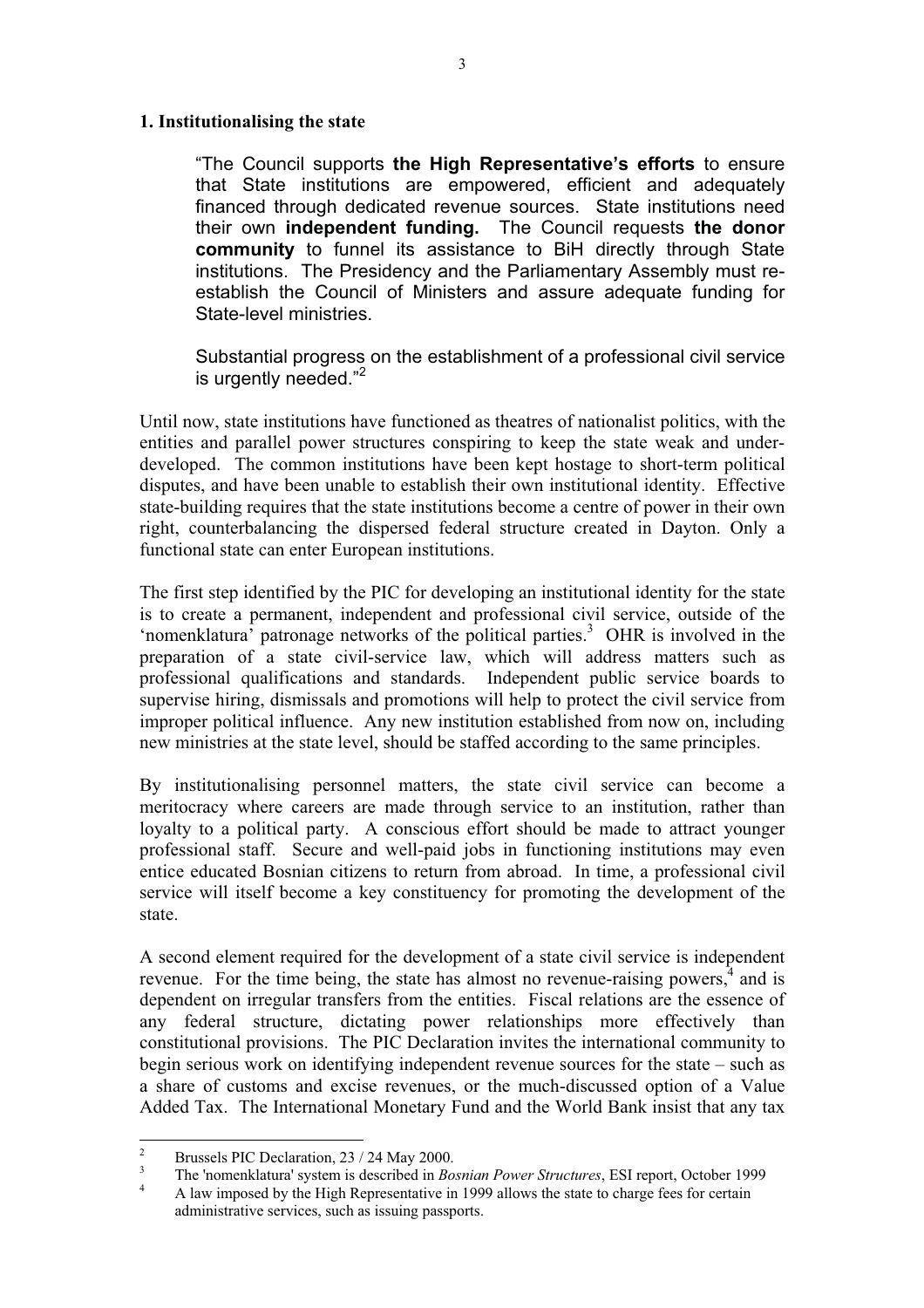reform should be revenue neutral, given the already high burden on Bosnian tax payers. This suggests an urgent need for an overall review of the tax system, tying together institution-building requirements and macro-economic imperatives.

The PIC has also taken the dramatic step of calling on all international donors to channel their financial assistance via state institutions. Until now, almost all reconstruction funds have been spent at local level, while direct budgetary support has gone mainly to the Entities. This pattern of assistance has helped the separate ethnic structures to maintain their autonomy and undermine state-building efforts.<sup>5</sup>

If international funds are channelled instead through a State Treasury, it will make it impractical for any party to refuse to participate in the work of the state. Of course, funds given for purposes within the exclusive competence of the Entities will be spent by the Entities. However, if the funds pass first through state institutions, they can begin to supervise how those funds are spent, for example by ensuring that the Entities act consistently with Bosnia's single market and respect Bosnia's international obligations. It will also make it untenable for the entities or different nationalist parties to allow key institutions such as the Council of Ministers to lapse into disuse, as has happened in recent months. Incentives, not outside diplomatic pressure, need to drive institutional development.

## **2 Regulatory structures and the single economic space**

"We call on the BiH authorities to enforce the constitutional provisions for an internal market… There should be a harmonised, country-wide approach in a number of areas, including: taxes, competition, public procurement, financial services, standards and regulations, banking, public utilities, electric power, telecommunications and transport/railways… **All international community policies** should support these reforms.

The Council accordingly **calls on the High Representativ**e to ensure rapid development of State-level regulatory mechanisms for telecommunications, energy, transport, and media and to ensure that there are no duplicative or conflicting regulatory competencies at any level of government."<sup>6</sup>

The Constitution of Bosnia and Herzegovina guarantees the 'four freedoms' essential to the creation of a single economic space: freedom of movement of persons, goods, services and capital. Taken from European Union law, this has been the legal basis for creating a genuine common market in Europe. A common market requires strong laws (either centralised or harmonised), and regulatory bodies capable of enforcing them. Promoting the legal and institutional foundations of a single economic space should be the main concern and focus of the European Commission through its Consultative Task Force (CTF).

The legacy of the communist economic system and war-time ethnic divisions has been a proliferation of economic regulatory jurisdictions. They exist at entity, cantonal or even municipal level, and within illegal parallel structures, while some

<sup>&</sup>lt;sup>5</sup> ESI Paper 'International power in Bosnia', 30 March 2000, chapter II.D.<br><sup>6</sup> Brussels PIC Declaration, 23 / 24 May 2000.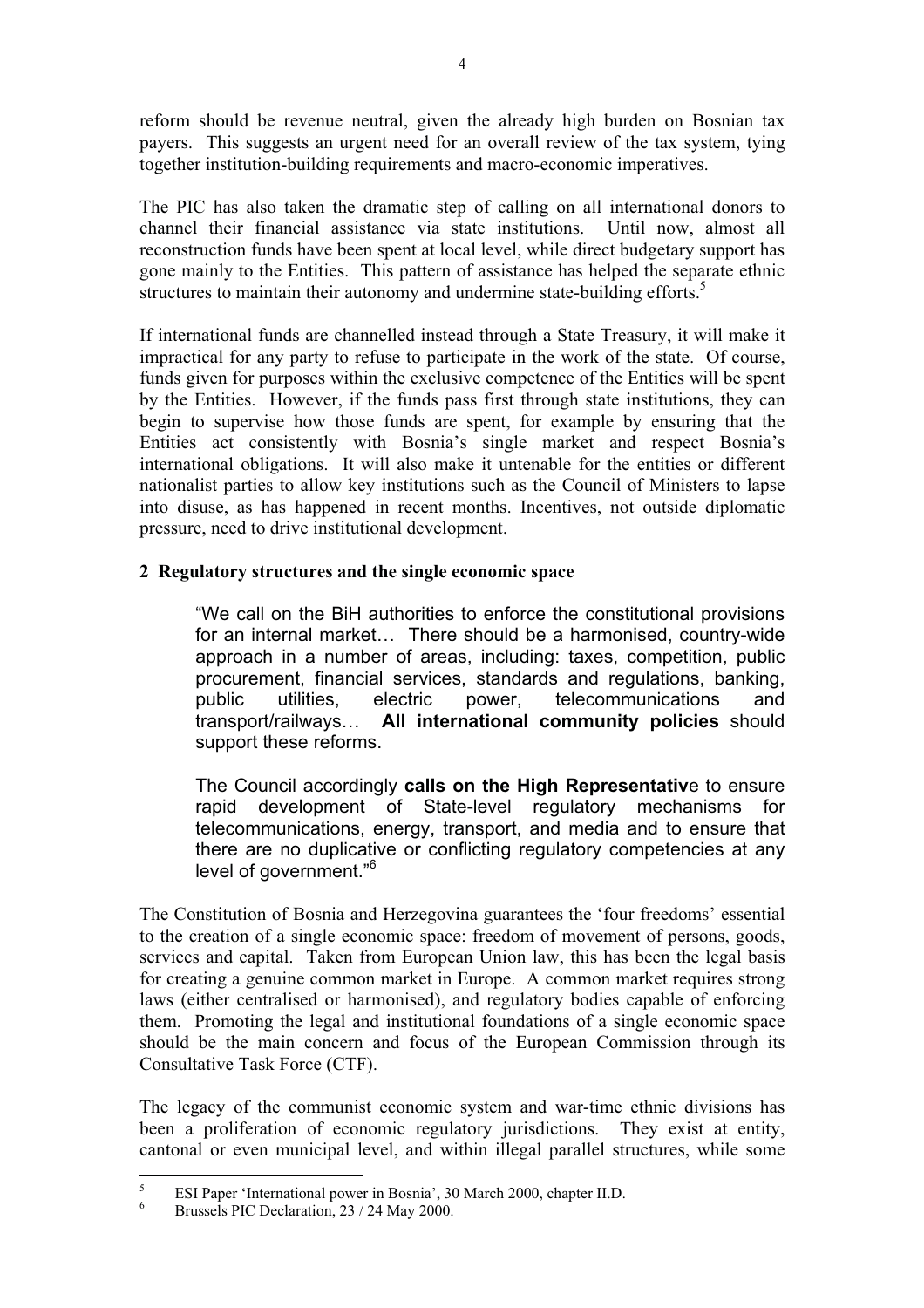large enterprises have remained self-regulating. These mechanisms have been totally ineffective at controlling the divided public-sector monopolies, or at introducing market competition. They have not been insulated from political party control, and have acted to preserve the division of Bosnia into three economic spaces. Their unpredictable and intrusive methods of operating have been thoroughly unattractive to both international and domestic investors.

The economic advantages of replacing them with a single state jurisdiction are obvious. Only a common regulatory structure will create a single Bosnia-wide market in any given industry, allowing firms in each entity to compete with each other and earn revenue across the entire territory of Bosnia.

The PIC calls for the High Representative to take the leading role in the creation of State-level regulators in four strategic industries – telecommunications, media, energy and transport. It makes it clear for the first time that these "PIC industries" are areas where the state should exercise its authority *to the exclusion of the Entities*. Parallel entity structures must not be allowed to duplicate the authority of the state. This requires a clear state law, a single state regulatory agency and a state court.

It is not sufficient to establish short-term co-operative arrangements between the Entity Prime Ministers, which have been accepted by the international community in the past. Weak inter-entity institutions with uncertain budgets and unclear jurisdiction, such as the Road and Railway Corporations, have left the entities with a de facto power of veto and have inevitably become dysfunctional.

Preparations are already underway to restructure the existing Independent Media Commission and Telecommunications Regulatory Agency into a single state-level structure, which will regulate the interrelated areas of telecommunications and broadcasting. In an landmark legal opinion issued in 1999, OHR found that the state had constitutional authority to pass laws and establish institutions in this area, by virtue of its responsibility for foreign affairs, foreign trade and other essential state interests.7 Negotiations have also begun to establish a state electricity regulator.

As a result, regulatory reform is at a different stage of development in each of the target industries referred to by the PIC. Ideally, state regulatory structures should be established according to a common design, rather than reinvented as the product of separate negotiations. In the past, the authorities have always insisted on reducing regulation to the lowest common denominator. The international community should now turn this argument on its head: reform of each industry should follow a common path, using models based upon international best practice and modified for the unique political environment of Bosnia.

A number of features of existing state institutions, such as the Central Bank and the Independent Media Commission, may be drawn on. Close international involvement in the institution during its development phase may be appropriate, including international personnel in management positions. Decision-making processes must be designed to allow the institution to enter highly contested fields without becoming

<sup>&</sup>lt;sup>7</sup> OHR Legal Opinion 1999/3, "On the competence of Bosnia and Herzegovina to regulate the use of the electromagnetic spectrum for telecommunication and broadcasting". For a discussion, see Annex to ESI paper, 'Taking on the commanding heights – integration of network industries as a tool of peace-building', 3 May 2000.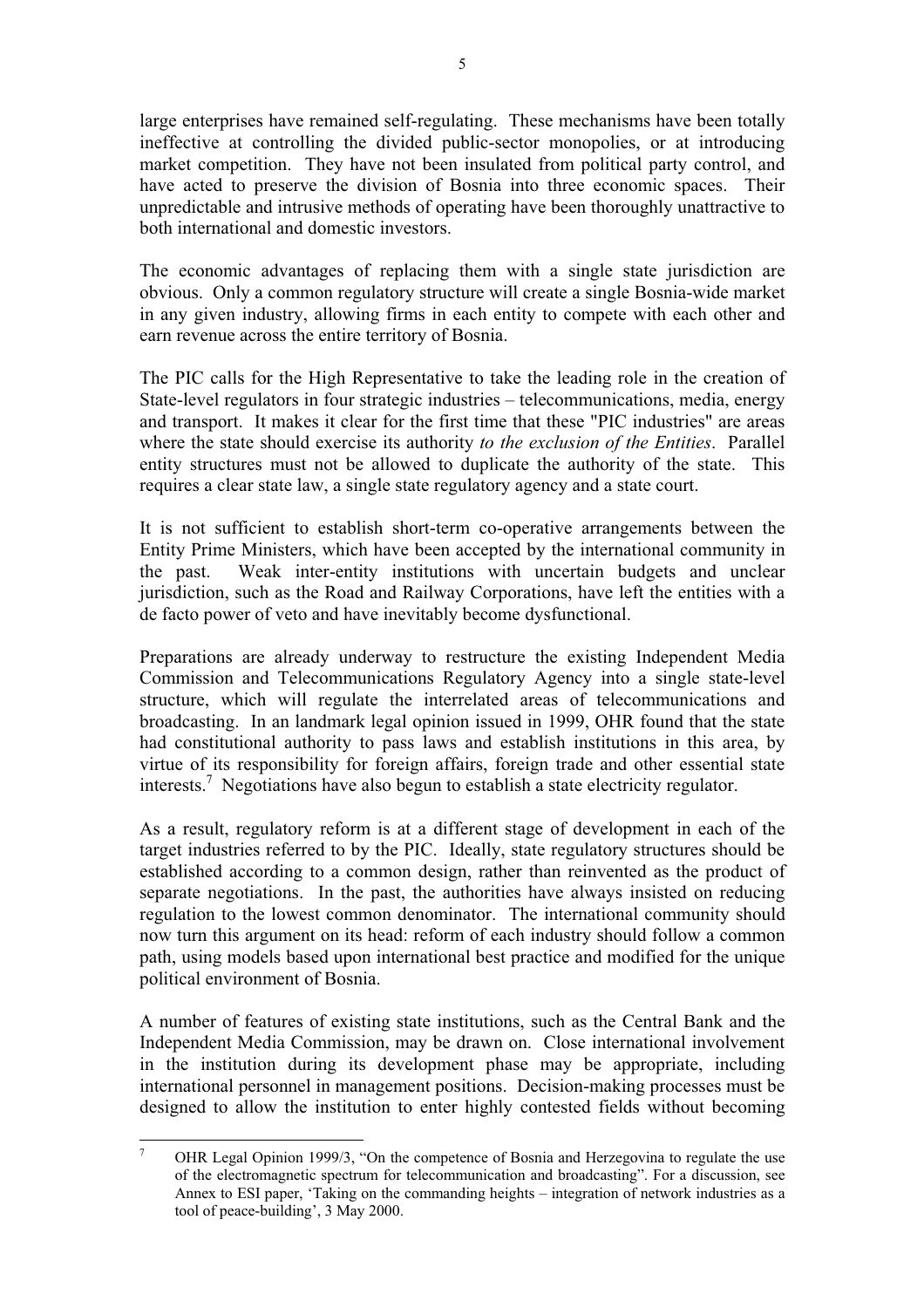deadlocked. The  $3 + 1$  formula used in the governing board of the Central Bank (three Bosnian representatives under a foreign chair, who has the casting vote in case of a tie) is one possible model to follow. The institutions need the autonomy and financial resources to attract employees or hire consultants with the appropriate technical skills. They must be given strong investigative and enforcement powers. They must be established so that they can become financially independent, by charging license fees on the enterprises which are the end users of the network systems. They should be priority beneficiaries of international technical assistance.

### **3. Judicial review at state level**

"The Council considers the strengthening of the Constitutional Court and the establishment of a State court to be major priorities."8

The state cannot develop economic regulatory structures, or even ordinary administrative procedures, without its own system of courts. According to the European Convention on Human Rights and accepted constitutional principle, decisions such as the granting or withholding of commercial licenses must be subject to judicial review. A state court, dealing with all matters of state competence from immigration appeals to inter-Entity crimes to competition law, is necessary to make state involvement in these areas legitimate.

International agencies working in the judicial reform area have already identified the main criteria for a strong and independent judiciary. Two areas of particular concern are personnel matters (clear professional and personal qualifications for office; independent selection boards; codified professional standards; judicial training institutes) and budgetary questions (guaranteed funding from the state budget; financial autonomy from the ministries of justice).

The Constitutional Court of Bosnia and Herzegovina also has a vital role in the scheme. As well as offering a last instance appeal, the Constitutional Court has the potential to advance the state-building process by ensuring that State and Entity laws comply with the European Convention on Human Rights, and that Entity laws do not conflict with the four freedoms. The Constitutional Court will also be called upon to arbitrate on the distribution of powers and functions within the federal structure. For the time being, many decisions of a constitutional nature are being taken by the High Representative. To allow the High Representative eventually to withdraw from that role, the Constitutional Court must be developed into a much stronger institution.

### **4. International involvement in restructuring strategic industries**

"The Council encourages greater emphasis be placed on tender privatisation that encourages the injection of new management and capital. **Direct intervention by the High Representative may be necessary** in strategic industries and in cases where the privatisation process is suspect. The Council welcomes the involvement of international experts."9

<sup>&</sup>lt;sup>8</sup> Brussels PIC Declaration,  $23 / 24$  May 2000.<br>Brussels PIC Declaration  $23 / 24$  May 2000.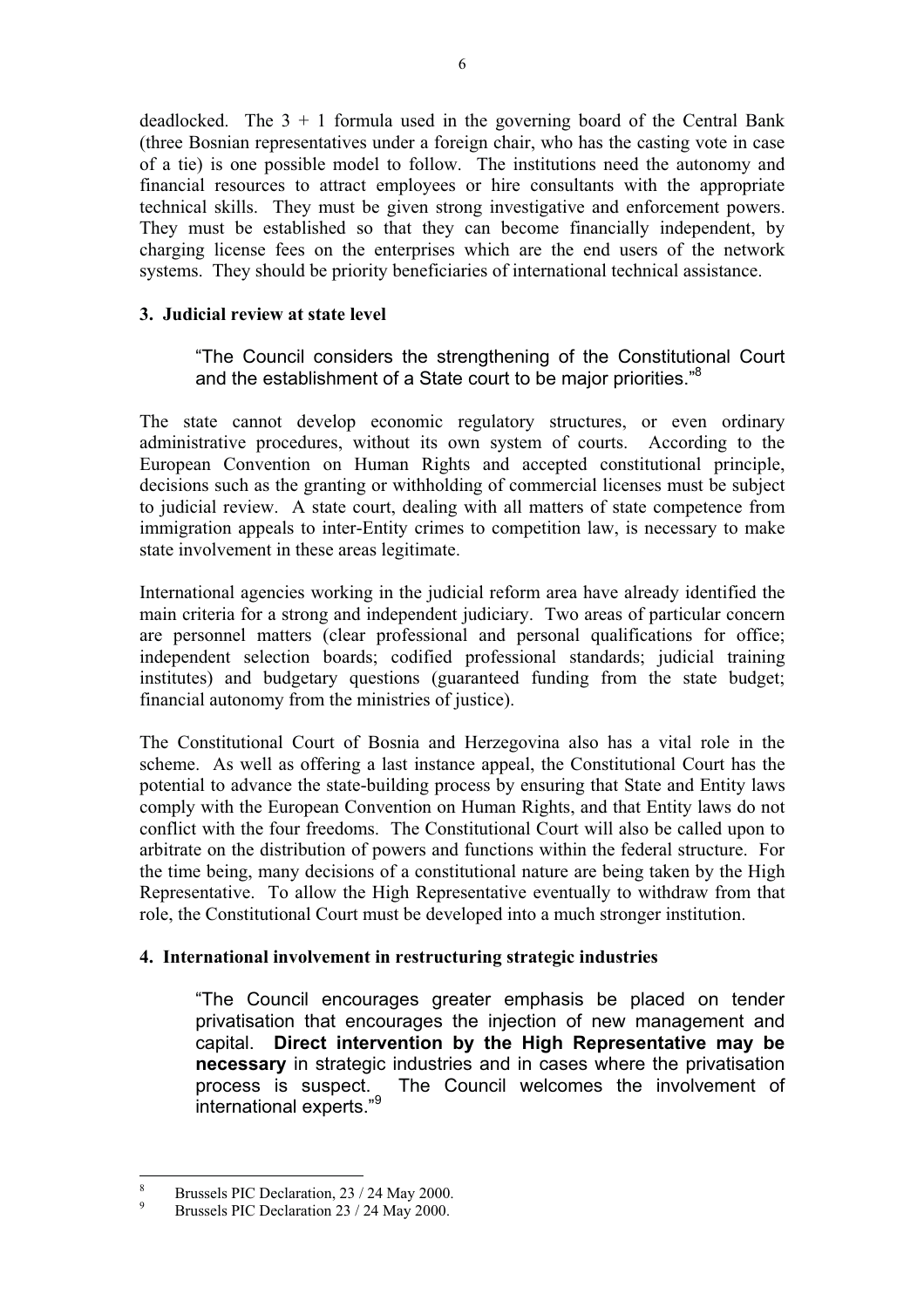In order for state-level bodies to be effective in the regulation of strategic industries such as telecommunications and energy, the current ethnically-segregated public sector monopolies must be broken up and new competitive structures created. This process must be supported by a method of privatisation which brings in new management and capital. Because this restructuring process strikes at the heart of the nationalist regimes and their war economies, it will meet with considerable resistance, and can only be accomplished through decisive use of international power.

Large enterprises such as the three PTTs (which provide telecommunications and postal services) and the electricity companies (which control generation, transmission and consumer sales) must be restructured before they can be privatised. This process is furthest advanced in the broadcasting area, as a result of an OHR-led campaign which began in 1997.

The international agencies will need to establish structures to gather as much information as possible about the current state of the different sectors, to support the restructuring process. In each industry, there are certain common steps that need to be taken:

- engage consultant auditors and financial and management experts to develop restructuring plans;
- develop state legislation, and repeal or amend conflicting entity laws;
- re-charter the existing enterprises and establish opening balances, resolving disputes over the ownership of assets;
- implement the restructuring, under close international supervision;
- privatise publicly owned enterprises and assets in such a way as to attract foreign capital and new management expertise, based on advice from international transaction advisers (investment bankers).

In the broadcasting area, OHR is already in the process of engaging a "transfer agent" and an expert team to implement the High Representative's Decision of 30 July 1999 on the restructuring of public broadcasting. It is vital that external experts are engaged in such a way that they do not see the entity governments as their clients. Their terms of reference – to create a Bosnia-wide common market and a modern, competitive industry shielded from improper political influence – must be drawn up by the international community. Of course, expertise of this type does not come cheaply, and if the PIC countries are serious in their proposal, they will need to provide the necessary resources.

Once the blueprint has been developed for each of the target industries, OHR will need to lead the way in carrying out the restructuring process in the face of inevitable political resistance from those who benefit from the status quo. Implementation strategy will be critical. The High Representative's legislative authority will need to be supported by careful use of international financial power. As an immediate first step, the Economic Task Force should carry out a study of which international funding instruments could be used as leverage, including projects to be financed by the European Investment Bank and the European Bank for Reconstruction and Development in the framework of the Stability Pact. The inter-connectivity of these network industries with international networks also offers the potential for leverage.<sup>10</sup>

<sup>10</sup> A previous ESI paper, *International power in Bosnia,* describes some of the different forms of international influence which are available.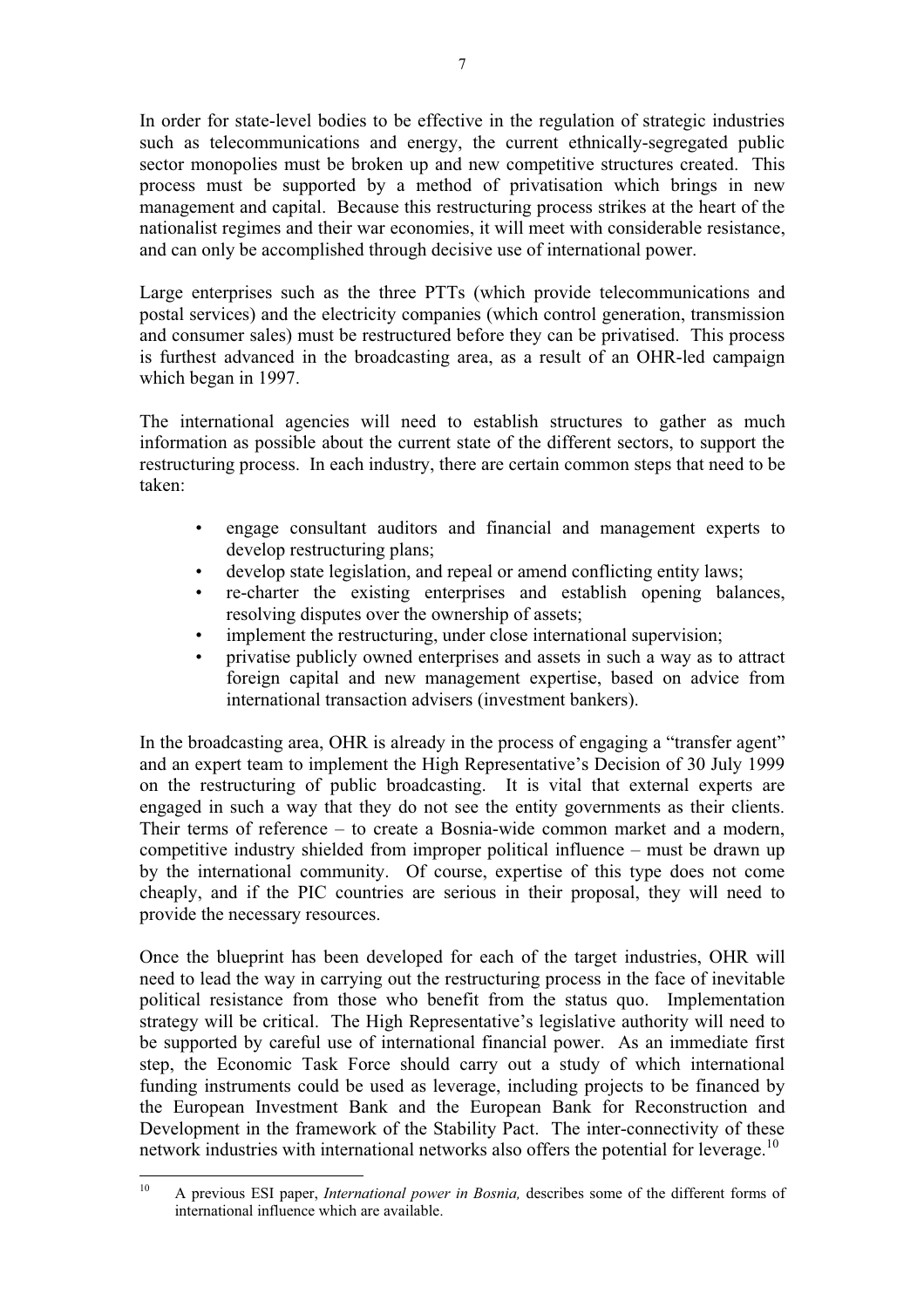#### **5. The path ahead**

The goals set out by the PIC in its Brussels Declaration form the core of a coherent state-building agenda. Each of the programmes described above are inter-dependent and mutually reinforcing; none can be successfully implemented in isolation. Together, they combine to address three of the most important peace-building goals:

- creating an effective state;
- weakening illegal power structures by reducing the role of political parties in the economy;
- creating the conditions for economic development.

Over the past four years, inflexible divisions of responsibility within the international community have prevented the development of a consistent approach to state building. Each of the programmes outlined in the PIC Declaration will require the full range of international resources, expertise and influence, mobilised under the overall political direction of the High Representative. Developing genuine inter-agency project teams which can make this possible must be the first priority, replacing the loose inter-agency working groups that have mushroomed during the past years.

Improving the focus of international efforts in Bosnia necessarily requires that the international community abandon some of its activities, to free up resources for others. Over the years since the Dayton Agreement, the international mission has acquired more and more programmes and objectives, while refusing to abandon activities which are unproductive or outdated. This problem is particularly acute for OHR, which has come to see itself as a kind of shadow government, responding to every issue in the public arena. The greater the number of issues into which it is drawn, the less intensive its efforts inevitably become. OHR should begin to disengage from the micro-management of short-term political disputes, in order to focus on the goals and strategies which offer the greatest long-term returns. The PIC Steering Board must do the same, shifting its focus from the latest political crisis to implementing sustainable structural reforms.

The state-building project is here sketched only in outline. Careful attention must now be given to filling in the details, where the devil invariably lies. Each of the programmes in the PIC Declaration requires close study and policy development. Methods must be identified of explaining the process to the Bosnian people, and demonstrating the immediate and medium-term advantages to various interest groups in both entities.

The focus on state-building in the Brussels PIC Declaration is a constructive and forward-looking interpretation of the concept of 'ownership'. The international community is beginning to look towards the time when Bosnia can stand up as a sovereign state within Europe. To reach that goal, international power needs to be brought to bear on creating the core institutions which will make that possible.

\_\_\_\_\_\_\_\_\_\_\_\_\_\_\_\_\_\_\_\_\_\_\_\_\_\_\_\_\_\_\_\_\_\_\_\_

*The European Stability Initiative is a think-tank focusing on South Eastern Europe and registered as a non-profit association in Berlin.*